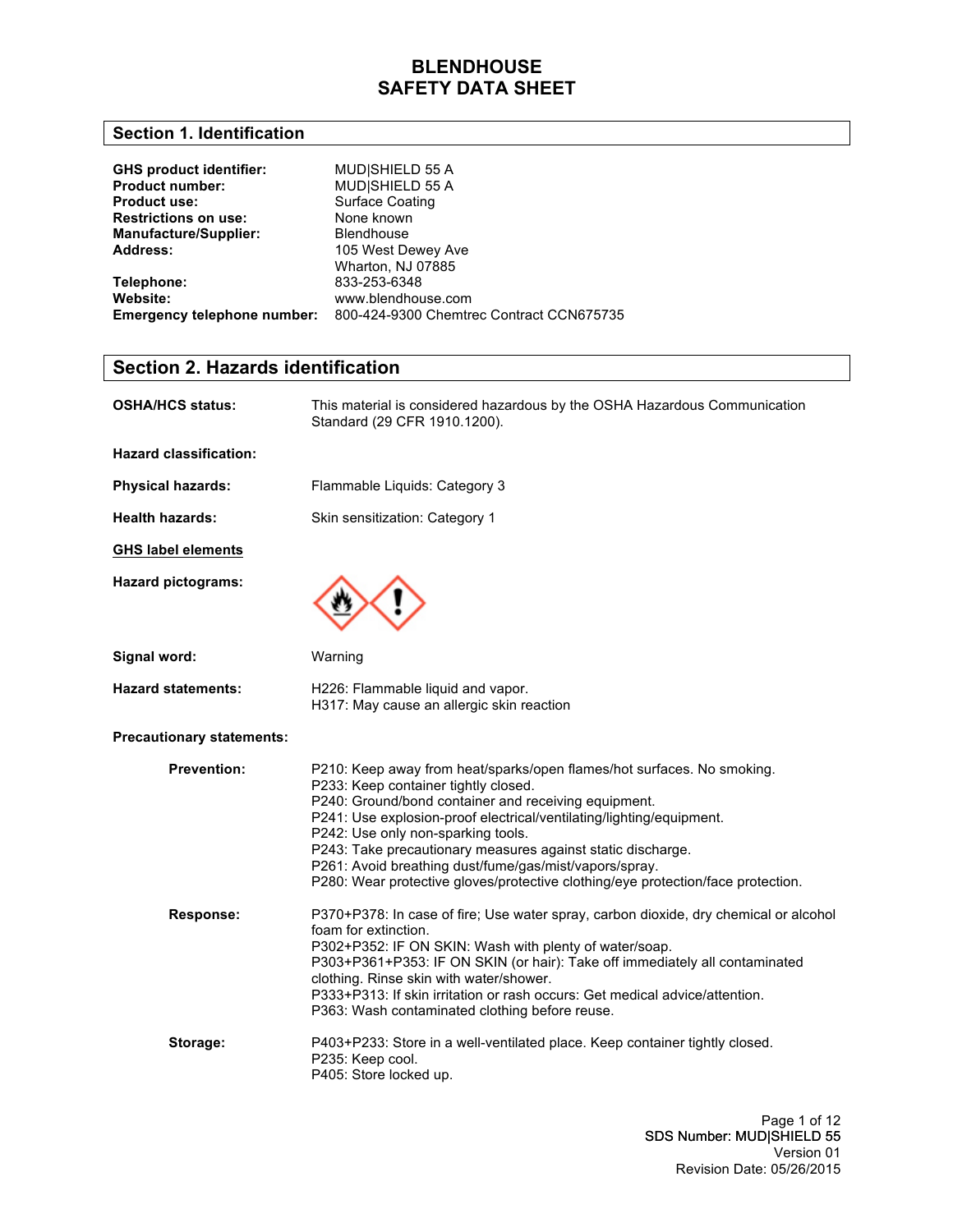**Disposal:**

P501: Dispose of contents/container to an appropriate treatment and disposal facility in accordance with applicable laws and regulations, and product characteristics at time of disposal.

| Hazard(s) not otherwise |             |
|-------------------------|-------------|
| classified (HNOC):      | None known. |

### **Section 3. Composition / Information on Ingredients**

| <b>Components</b>                                                                                              | CAS#       | Percent   |
|----------------------------------------------------------------------------------------------------------------|------------|-----------|
| Parachlorobenzotrifluoride                                                                                     | $98-56-6$  | $5 - 10$  |
| 4.4'-Isopropylidenedicyclohexanol, oligomeric reaction products with 1-chloro-2.3-                             |            |           |
| epoxypropane                                                                                                   | 30583-72-3 | $10 - 20$ |
| Titanium dioxide*                                                                                              | 13463-67-7 | $0 - 47$  |
| Aluminum hydroxide*                                                                                            | 21645-51-2 | $0 - 5$   |
| Silicon dioxide, amorphous*                                                                                    | 7631-86-9  | $0 - 5$   |
| Carbon black*                                                                                                  | 1333-86-4  | $0 - 3$   |
| Methanol                                                                                                       | 67-56-1    | $0 - 51$  |
| *Titanium dioxide; aluminum hydroxide; silica dioxide, amorphous and carbon black are bound within the polymer |            |           |
| matrix.                                                                                                        |            |           |

| <b>Section 4. First aid measures</b>                |                                                                                                                                                                                                                                                                                                                                                                                                                                                                                                                                                                                             |  |
|-----------------------------------------------------|---------------------------------------------------------------------------------------------------------------------------------------------------------------------------------------------------------------------------------------------------------------------------------------------------------------------------------------------------------------------------------------------------------------------------------------------------------------------------------------------------------------------------------------------------------------------------------------------|--|
| <b>Eye Contact:</b>                                 | Immediately flush eyes with plenty of water, occasionally lifting the upper and lower<br>eyelids. Check for and remove any contact lenses. Continue to rinse for at least 15<br>minutes. In case of irritation form airborne exposure, move to fresh air. Get medical<br>attention promptly.                                                                                                                                                                                                                                                                                                |  |
| <b>Skin Contact:</b>                                | Flush contaminated skin with plenty of water/soap. Remove contaminated clothing and<br>shoes. Continue to rinse for at least 15 minutes. Get medical attention. Wash clothing<br>before reuse. Clean shoes thoroughly before reuse.                                                                                                                                                                                                                                                                                                                                                         |  |
| Inhalation:                                         | Remove to fresh air and keep at rest in a position comfortable for breathing. If it is<br>suspected that gas or vapor is still present, the rescuer should wear an appropriate mask<br>of self-contained breathing apparatus. If not breathing, if breathing is irregular or if<br>respiratory arrest occurs, provide artificial respiration or oxygen by trained personnel. It<br>may be dangerous to the person providing aid to give mouth-to-mouth resuscitation. Get<br>medical attention. Maintain an open airway. Loosen tight clothing such as a collar, tie, belt<br>or waistband. |  |
| Ingestion:                                          | Wash out mouth with water. Remove dentures if any. Get medical attention. Never give<br>anything by mouth to an unconscious person. If unconscious, place in recovery position<br>and get medical attention immediately.                                                                                                                                                                                                                                                                                                                                                                    |  |
| <b>Most important</b><br>symptoms/effects,<br>acute |                                                                                                                                                                                                                                                                                                                                                                                                                                                                                                                                                                                             |  |
| <b>Potential acute health</b><br>effects            |                                                                                                                                                                                                                                                                                                                                                                                                                                                                                                                                                                                             |  |
| Eye contact:                                        | Causes eye irritation.                                                                                                                                                                                                                                                                                                                                                                                                                                                                                                                                                                      |  |
| <b>Skin contact:</b>                                | May cause an allergic skin reaction.                                                                                                                                                                                                                                                                                                                                                                                                                                                                                                                                                        |  |
| Inhalation:                                         | Harmful if inhaled. Can cause central nervous system (CNS) depression. May cause<br>drowsiness and dizziness.                                                                                                                                                                                                                                                                                                                                                                                                                                                                               |  |
| Ingestion:                                          | Can cause central nervous system (CNS) depression. Irritating to mouth and stomach.                                                                                                                                                                                                                                                                                                                                                                                                                                                                                                         |  |
|                                                     | Page 2 of 12<br>SDS Number: MUD SHIELD 55<br>Version 01                                                                                                                                                                                                                                                                                                                                                                                                                                                                                                                                     |  |

Revision Date: 05/26/2015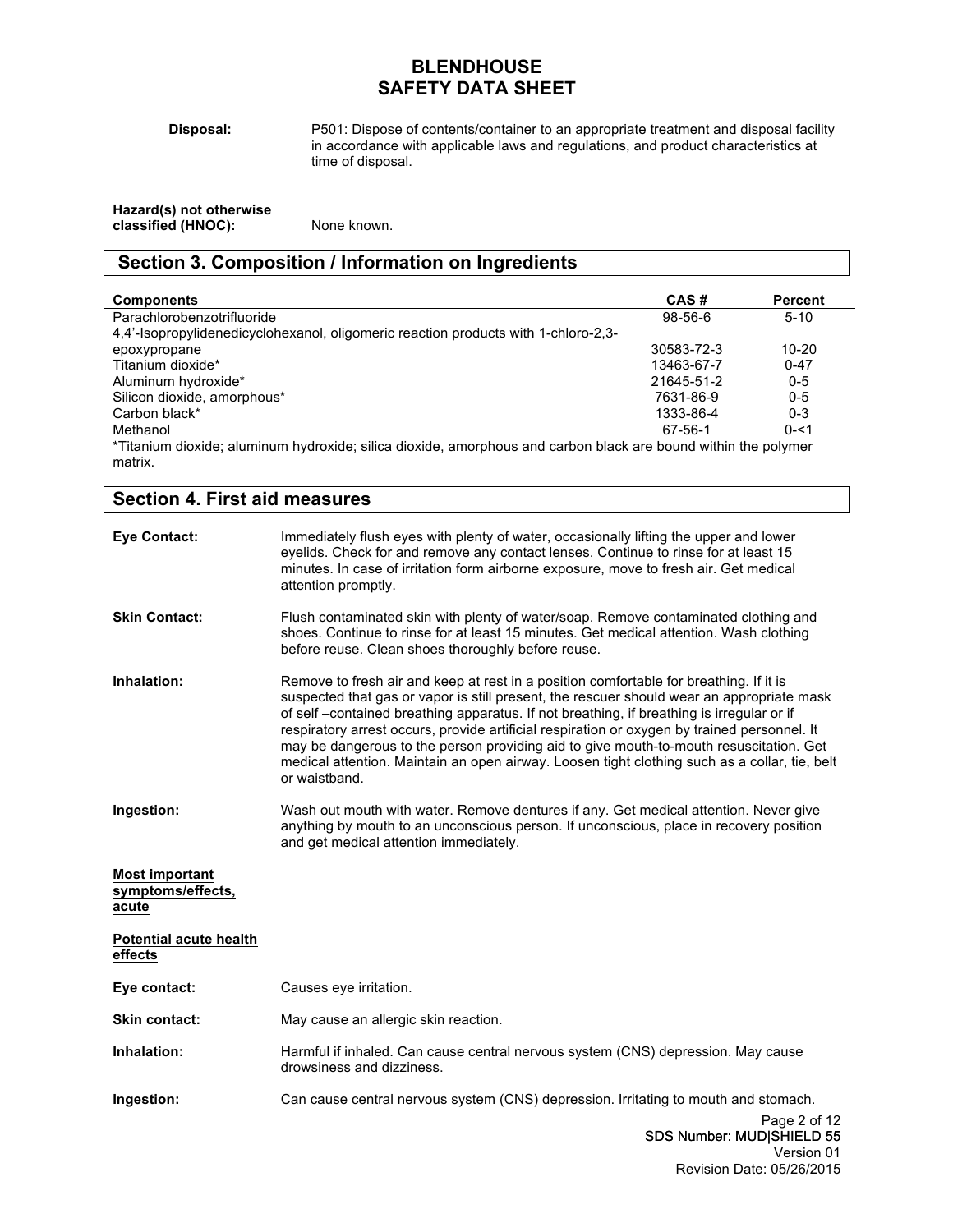#### **Over-exposure signs/symptoms**

| Eye contact:                                                                                     | Adverse symptoms may include the following:<br>pain or irritation.<br>Watering<br>Redness                                                                                                                                                                                                                                   |
|--------------------------------------------------------------------------------------------------|-----------------------------------------------------------------------------------------------------------------------------------------------------------------------------------------------------------------------------------------------------------------------------------------------------------------------------|
| Skin contact:                                                                                    | Adverse symptoms may include the following:<br>irritation<br>redness                                                                                                                                                                                                                                                        |
| Inhalation:                                                                                      | Adverse symptoms may include the following:<br>nausea or vomiting<br>headache<br>drowsiness/fatigue<br>dizziness/vertigo<br>unconsciousness                                                                                                                                                                                 |
| Ingestion                                                                                        | Adverse symptoms may include the following:<br>nausea or vomiting                                                                                                                                                                                                                                                           |
| Indication of<br>immediate medical<br>attention and special<br>treatment needed, if<br>necessary |                                                                                                                                                                                                                                                                                                                             |
| Notes to physician:                                                                              | Not available                                                                                                                                                                                                                                                                                                               |
| <b>Specific treatments:</b>                                                                      | Treat symptomatically and supportively.                                                                                                                                                                                                                                                                                     |
| <b>Protection of first-</b><br>aiders:                                                           | No action shall be taken involving any personal risk or without suitable training. If it is<br>suspected that gas or vapor is still present, the rescuer should wear an appropriate mask<br>or self-contained breathing apparatus. It may be dangerous to the person providing aid to<br>give mouth-to-mouth resuscitation. |

### **Section 5. Fire-fighting measures**

| Suitable extinguishing media:<br>Unsuitable extinguishing | Use dry chemical, carbon dioxide, water spray (fog) or foam.                                                                                                                                                                                                                                                                                                                                                              |
|-----------------------------------------------------------|---------------------------------------------------------------------------------------------------------------------------------------------------------------------------------------------------------------------------------------------------------------------------------------------------------------------------------------------------------------------------------------------------------------------------|
| media:                                                    | Do not use water jet.                                                                                                                                                                                                                                                                                                                                                                                                     |
| Special hazards arising from<br>the substance or mixture: | Flammable liquid and vapor. In a fire or if heated, a pressure increase will<br>occur and the container may burst, with the risk of a subsequent explosion.<br>The vapor/gas is heavier than air and will spread along the ground. Vapors<br>may accumulate in low or confined areas or travel a considerable distance to a<br>source of ignition and flash back. Runoff to sewer may create fire or explosion<br>hazard. |
| <b>Hazardous thermal</b>                                  |                                                                                                                                                                                                                                                                                                                                                                                                                           |
| decomposition products:                                   | Decomposition products may include the following materials:<br>carbon dioxide, carbon monoxide, smoke, oxides of nitrogen.                                                                                                                                                                                                                                                                                                |
| Special protective actions for<br>fire-fighters:          | Cool closed containers exposed to fire with water. Do not release runoff from<br>fire to drains or watercourses.                                                                                                                                                                                                                                                                                                          |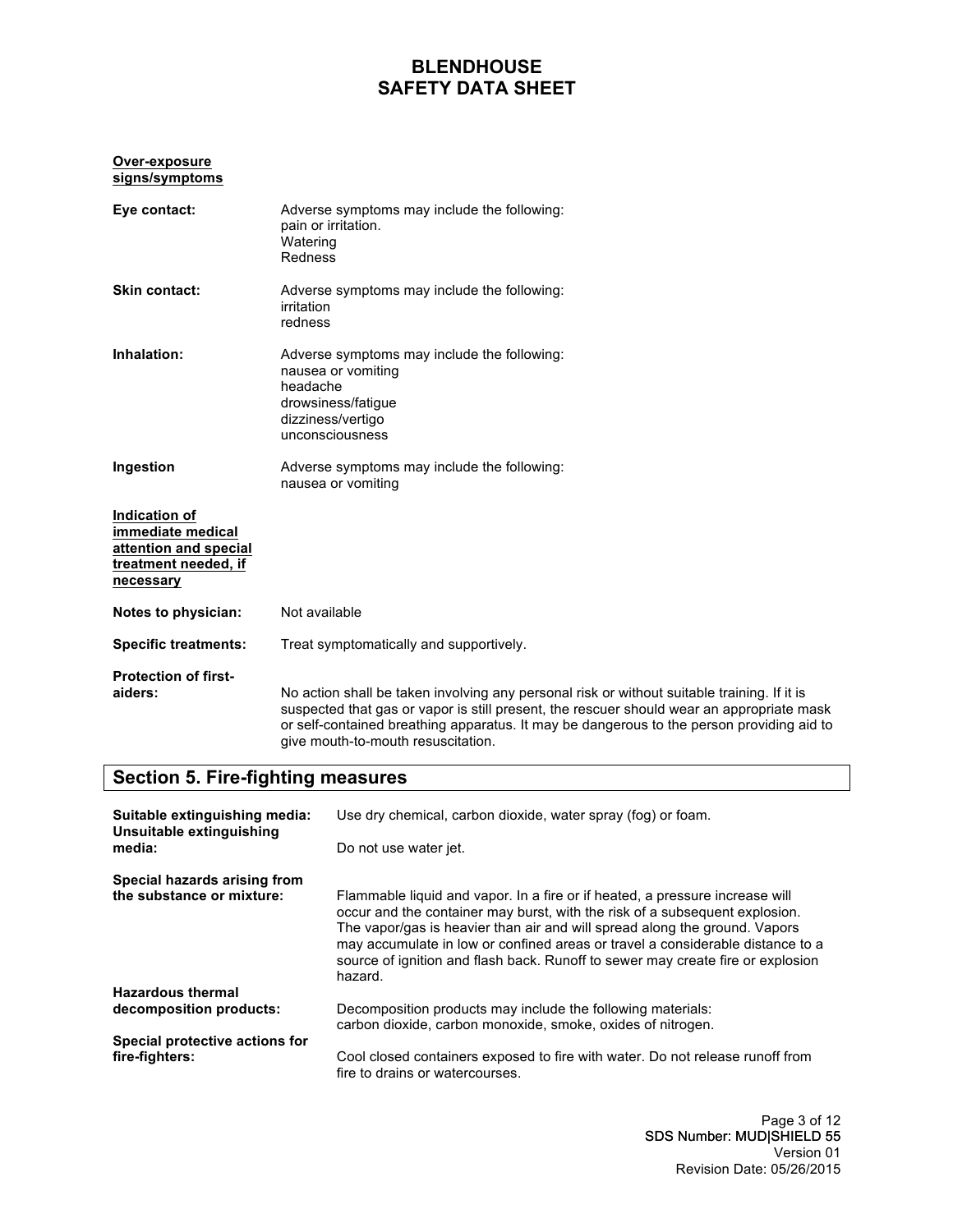**Special protective equipment** 

Fire-fighters should wear appropriate protective equipment and self contained breathing apparatus with full face piece operated in the positive pressure mode.

### **Section 6. Accidental release measures**

| Personal precautions,<br>protective equipment and<br>emergency procedures |                                                                                                                                                                                                                                                                                                                                                                                                                                                                                                                                                                                                                                                                                                                                                                        |
|---------------------------------------------------------------------------|------------------------------------------------------------------------------------------------------------------------------------------------------------------------------------------------------------------------------------------------------------------------------------------------------------------------------------------------------------------------------------------------------------------------------------------------------------------------------------------------------------------------------------------------------------------------------------------------------------------------------------------------------------------------------------------------------------------------------------------------------------------------|
| For non-emergency personnel:                                              | Evacuate surrounding areas. Keep unnecessary and unprotected personnel<br>from entering. Do not touch or walk through spilled material. Shut off all<br>ignition sources. No flares, smoking or flames in hazard area. Avoid breathing<br>vapor or mist. Provide adequate ventilation. Wear appropriate respirator when<br>ventilation is inadequate. Put on appropriate personal protective equipment.                                                                                                                                                                                                                                                                                                                                                                |
| For emergency responders:                                                 | If specialized clothing is required to deal with the spillage, take note of any<br>information in Section 8 on suitable and unsuitable materials. See also the<br>information in "For non-emergency personnel".                                                                                                                                                                                                                                                                                                                                                                                                                                                                                                                                                        |
| <b>Environmental precautions:</b>                                         | Avoid dispersal of spilled material and runoff and contact with soil, waterways,<br>drains and sewers. Inform the relevant authorities if the product has caused<br>environmental pollution (sewers, waterways, soil or air).                                                                                                                                                                                                                                                                                                                                                                                                                                                                                                                                          |
| <b>Methods and material for</b><br>containment and cleaning up:           | Eliminate sources of ignition. Absorb spill with inert material (e.g. dry sand or<br>earth), then place in a chemical waste container. Avoid runoff into storm<br>sewers and ditches which lead to waterways. Use only non-combustible<br>material for clean-up. Recover by pumping (use explosion proof or hand<br>pump). Use clean, non-sparking tools to collect absorbed materials. Eliminate<br>all ignition sources. Prevent additional discharge of material is able to do so<br>safely. Do not touch or walk through spilled material. Collect spilled materials<br>for disposal. Wear appropriate personal protective equipment (see Section 8)<br>Exposure controls/personal protection). Evacuate unnecessary personnel. Do<br>not apply water to the leak. |

### **Section 7. Handling and storage**

**Precautions for safe handling:** Do not handle until all safety precautions have been read and understood. Do not get in eyes or on skin or clothing. Persons with a history of skin sensitization should not be employed in any process in which this product is used. Do not swallow. Avoid breathing vapor or mist. Use only with adequate ventilation. Wear appropriate respirator when ventilation is inadequate. Do not enter storage areas and confined spaces unless adequately ventilated. Keep in the original container or an approved alternative made from a compatible material, kept tightly closed when not in use. Store and use away from heat, sparks, open flame or any other ignition source. Use explosion proof electrical equipment. Empty containers retain product residue and can be hazardous. Do not reuse container. Ground and bond containers when transferring material. Eating, drinking and smoking should be prohibited in areas where this material is handled, stored and processed. Workers should wash hands and face before eating, drinking and smoking. Remove contaminated clothing and protective equipment before entering eating areas. See also Section 8 for additional information on hygiene measures.

**Conditions for safe storage, including any** 

> Page 4 of 12 SDS Number: MUD|SHIELD 55 Version 01 Revision Date: 05/26/2015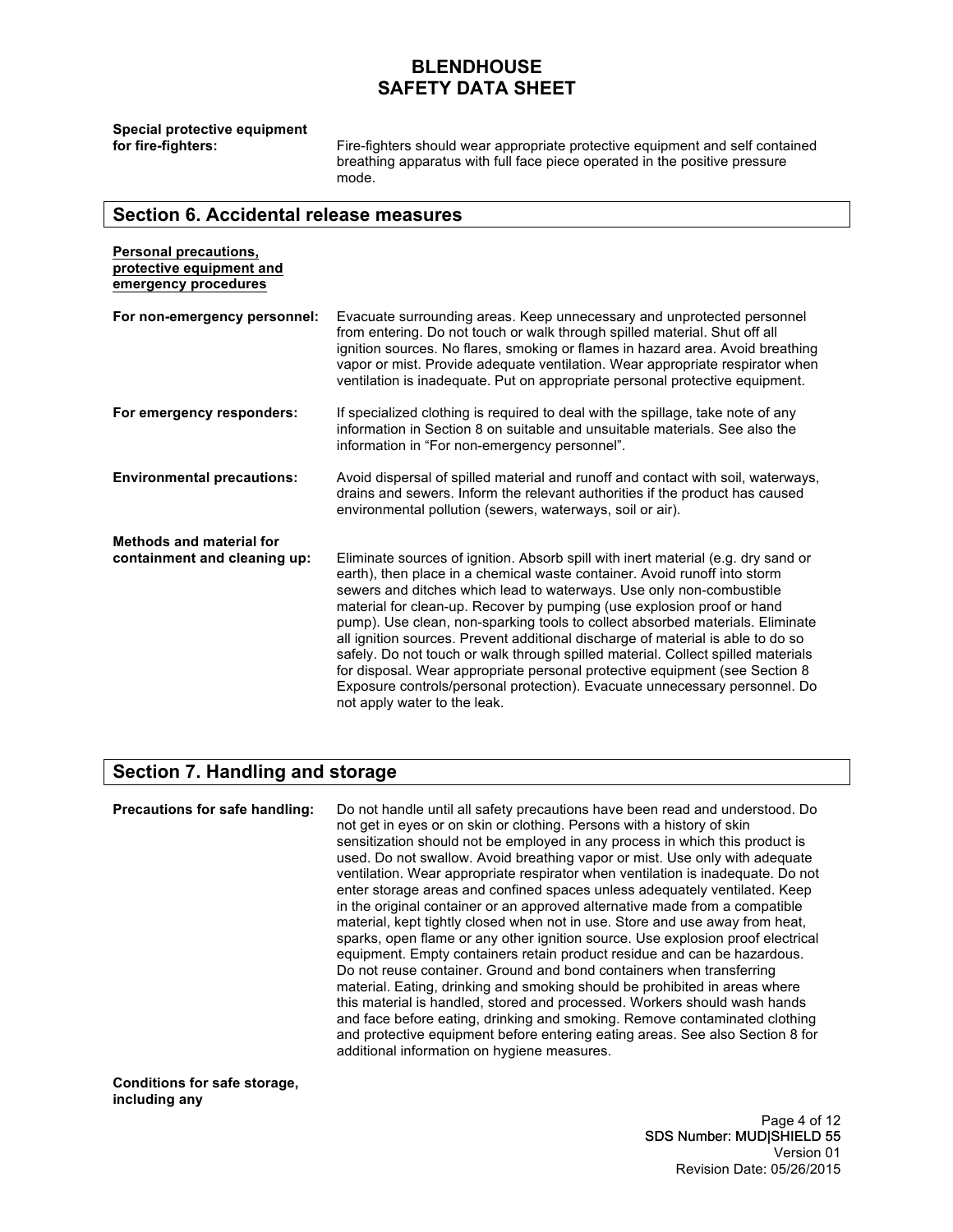**incompatibilities:** Store in accordance with local regulations. Store in original container protected from direct sunlight in a dry, cool and well-ventilated area, away from incompatible materials (see Section 10) and food and drink. Store locked up. Eliminate all ignition sources. Separate from oxidizing materials. Keep container tightly closed and sealed until ready for use. Containers that have been opened must be carefully resealed and kept upright to prevent leakage. Do not store in unlabeled containers. Use appropriate containment to avoid environmental contamination.

### **Section 8. Exposure controls / personal protection**

#### **Control parameters**

**Occupational exposure limits**

| <b>U.S. ACGIH Threshold Limit Values</b>                           |             |                  |                                                                                                 |
|--------------------------------------------------------------------|-------------|------------------|-------------------------------------------------------------------------------------------------|
| <b>Components</b>                                                  | Type        | <b>Value</b>     | Form                                                                                            |
| Aluminum hydroxide                                                 | <b>TWA</b>  | $1$ mg/m $3$     | Respirable fraction                                                                             |
| Titanium dioxide                                                   | <b>TWA</b>  | 10 mg/m3         |                                                                                                 |
| Methanol                                                           | <b>TWA</b>  | 200ppm           | SKIN-DES                                                                                        |
|                                                                    | STEL        | 250ppm           | Can be absorbed through the                                                                     |
|                                                                    |             |                  | skin                                                                                            |
|                                                                    |             |                  |                                                                                                 |
| U.S. OSHA Table Z-1 Limits for Air Contaminants (29 CFR 1910.1000) |             |                  |                                                                                                 |
| <b>Components</b>                                                  | Type        | Value            | Form                                                                                            |
| Titanium dioxide                                                   | <b>PEL</b>  | 15mg/m3          | <b>Total dust</b>                                                                               |
| Aluminum powder                                                    | PEL         | $5$ mg/m $3$     | Respirable dust                                                                                 |
| Methanol                                                           | PEL         | 200ppm 260 mg/m3 | Can be absorbed through the                                                                     |
|                                                                    |             |                  | skin                                                                                            |
|                                                                    |             |                  |                                                                                                 |
| U.S. OSHA Table Z-3 (29 CFR 1910.1000)                             |             |                  |                                                                                                 |
| <b>Components</b>                                                  | Type        | <b>Value</b>     | Form                                                                                            |
| Silicon dioxide                                                    | <b>TWA</b>  | $0.8$ mg/m $3$   |                                                                                                 |
|                                                                    |             | 20mppcf          |                                                                                                 |
|                                                                    |             |                  |                                                                                                 |
| <b>USA. NIOSH REL</b>                                              |             |                  |                                                                                                 |
| <b>Components</b>                                                  | <b>Type</b> | <b>Value</b>     | Form                                                                                            |
| Methanol                                                           | REL         | 200ppm           | SKIN-DES                                                                                        |
|                                                                    | STEL        | $325$ mg/m $3$   | Can be absorbed through the                                                                     |
|                                                                    |             |                  | skin                                                                                            |
|                                                                    |             |                  |                                                                                                 |
| Appropriate engineering                                            |             |                  |                                                                                                 |
| controls:                                                          |             |                  | Use only with adequate ventilation. Use process enclosures, local exhaust ventilation or other  |
|                                                                    |             |                  | engineering controls to keep worker exposure to airborne contaminants below any                 |
|                                                                    |             |                  | recommended or statutory limits. The engineering controls also need to keep gas, vapor or dust  |
|                                                                    |             |                  | concentrations below any lower explosive limits. Use explosion-proof ventilation equipment.     |
| Individual protection measures                                     |             |                  |                                                                                                 |
|                                                                    |             |                  |                                                                                                 |
| <b>Hygiene measures:</b>                                           |             |                  | Wash hands, forearms and face thoroughly after handling chemical products, before eating,       |
|                                                                    |             |                  | smoking and using the lavatory and at the end of the working period. Appropriate techniques     |
|                                                                    |             |                  | should be used to remove potentially contaminated clothing. Wash contaminated clothing before   |
|                                                                    |             |                  | reusing. Ensure that eyewash stations and safety showers are close to the workstation location. |
|                                                                    |             |                  |                                                                                                 |
| Eye/face protection:                                               |             |                  | Safety glasses equipped with side shields are recommended as minimum protection in industrial   |
|                                                                    | settings.   |                  |                                                                                                 |
|                                                                    |             |                  |                                                                                                 |
| <b>Skin protection</b>                                             |             |                  |                                                                                                 |
|                                                                    |             |                  |                                                                                                 |
| Hand protection:                                                   |             |                  | Chemical-resistant gloves complying with an approved standard should be worn at all times       |
|                                                                    |             |                  | when handling chemical products if a risk assessment indicates this is necessary. Considering   |
|                                                                    |             |                  | the parameters specified by the glove manufacturer, check during use that the gloves are still  |
|                                                                    |             |                  | retaining their protective properties. It should be noted that the time to breakthrough for any |
|                                                                    |             |                  |                                                                                                 |
|                                                                    |             |                  | Page 5 of 12                                                                                    |
|                                                                    |             |                  | CDC Number: MUDICUIELD EE                                                                       |

SDS Number: MUD|SHIELD 55 Version 01 Revision Date: 05/26/2015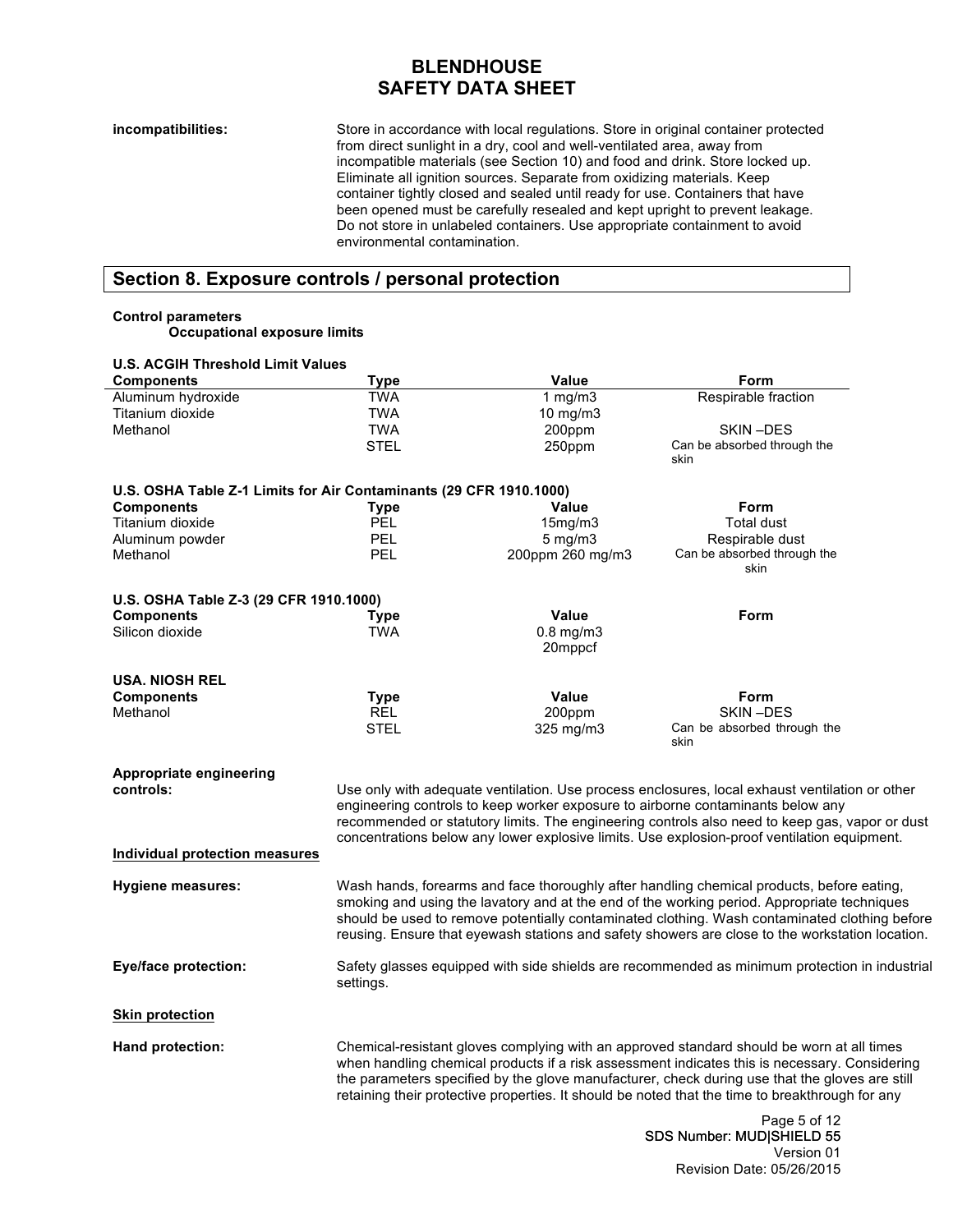glove material may be different for different glove manufacturers.

| <b>Body protection:</b>        | Personal protective equipment for the body should be selected based on the task being<br>performed and the risks involved and should be approved by a specialist before handling this<br>product.                                                                                                                             |
|--------------------------------|-------------------------------------------------------------------------------------------------------------------------------------------------------------------------------------------------------------------------------------------------------------------------------------------------------------------------------|
| Other skin protection:         | Appropriate footwear and any additional skin protection measures should be selected based on<br>the task being performed and the risks involved and should be approved by a specialist before<br>handling this product.                                                                                                       |
| <b>Respiratory protection:</b> | Use a properly fitted, air-purifying or supplied-air respirator complying with an approved<br>standard if a risk assessment indicated this is necessary. Respirator selection must be based on<br>known or anticipated exposure levels, the hazards of the product and the safe working limits of<br>the selected respirator. |

# **Section 9. Physical & Chemical Properties**

#### **Appearance**

| <b>Physical state:</b><br>Form:<br>Color:               | Liquid<br>Liquid<br>Opaque      |
|---------------------------------------------------------|---------------------------------|
| Odor:                                                   | Low                             |
| Odor threshold:                                         | Not available                   |
| pH:                                                     | Not available                   |
| <b>Melting point/freezing point:</b>                    | Not available                   |
| Initial boiling point and boiling<br>range:             | 139.3°C (282.7°F)               |
| Flash point:                                            | 42.8°C (109°F) (Tag closed cup) |
| <b>Evaporation rate:</b>                                | Not available                   |
| <b>Upper/lower flammability or</b><br>explosive limits: | Not available                   |
| Vapor pressure:                                         | Not available                   |
| Vapor density:                                          | 1 Air = $1$<br>⋗                |
| <b>Relative density:</b>                                | 1.1489-1.1.7515                 |
| Solubility(ies):                                        | Not available                   |
| <b>Partition coefficient: n-</b><br>octanol/water:      | Not available                   |
| Auto-ignition temperature:                              | Not available                   |
| <b>Decomposition temperature:</b>                       | Not available                   |
| <b>Viscosity:</b>                                       | Not available                   |
| VOC (mixed less water &<br>exempt compounds):           | Less than 89 grams/liter        |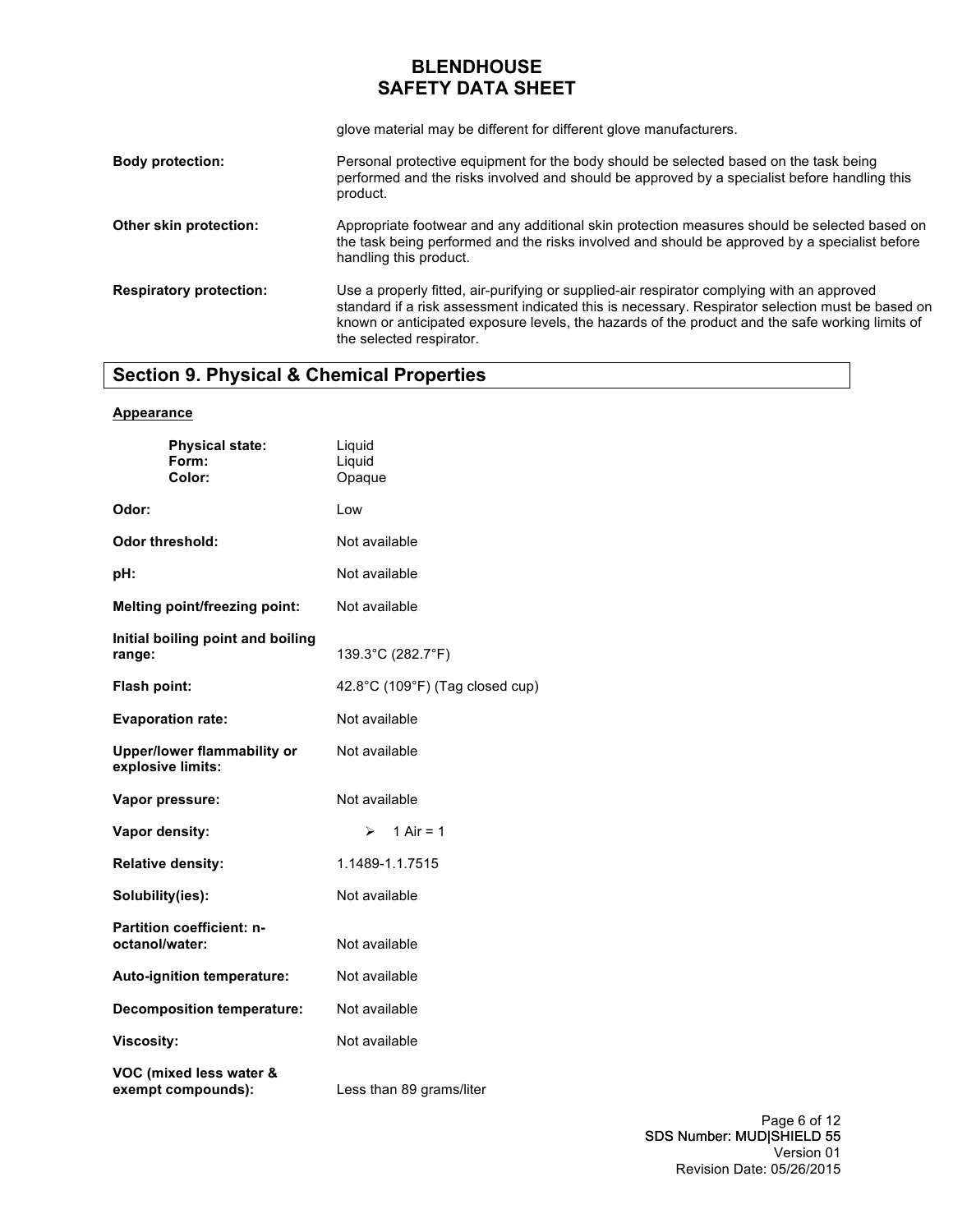| <b>Other information:</b>                     | No additional information                                                                                                                                                                                                               |
|-----------------------------------------------|-----------------------------------------------------------------------------------------------------------------------------------------------------------------------------------------------------------------------------------------|
|                                               | Section 10. Chemical stability & reactivity information                                                                                                                                                                                 |
| <b>Reactivity:</b>                            | None known.                                                                                                                                                                                                                             |
| <b>Chemical stability:</b>                    | Stable.                                                                                                                                                                                                                                 |
| <b>Possibility of</b><br>hazardous reactions: | None known.                                                                                                                                                                                                                             |
| <b>Conditions to avoid:</b>                   | All possible sources of ignition (heat, sparks, flame). Do not pressurize, cut, weld, braze,<br>solder, drill, grind or expose containers to heat or sources of ignition. Do not allow vapor<br>to accumulate in low or confined areas. |
| Incompatible<br>materials:                    | Strong oxidizing agents. Strong acids. Strong alkalis.                                                                                                                                                                                  |
| <b>Hazardous</b><br>decomposition             |                                                                                                                                                                                                                                         |
| products:                                     | Under normal conditions of storage and use, hazardous decomposition products should<br>not be produced.                                                                                                                                 |

# **Section 11. Toxicological information**

### **Information on toxicological effects**

#### **Acute toxicity**

| Conclusion/summary:         | Not available |
|-----------------------------|---------------|
| Oral:                       | Not available |
| Dermal:                     | Not available |
| Inhalation:                 | Not available |
| <b>Irritation/Corrosion</b> |               |
| Skin:                       | Not available |
| Eyes:                       | Not available |
| <b>Respiratory:</b>         | Not available |
| <b>Sensitization</b>        |               |
| Skin:                       | Not available |
| <b>Respiratory:</b>         | Not available |
| <b>Mutagenicity</b>         |               |
| <b>Conclusion/Summary:</b>  | Not available |
| <b>Carcinogenicity</b>      |               |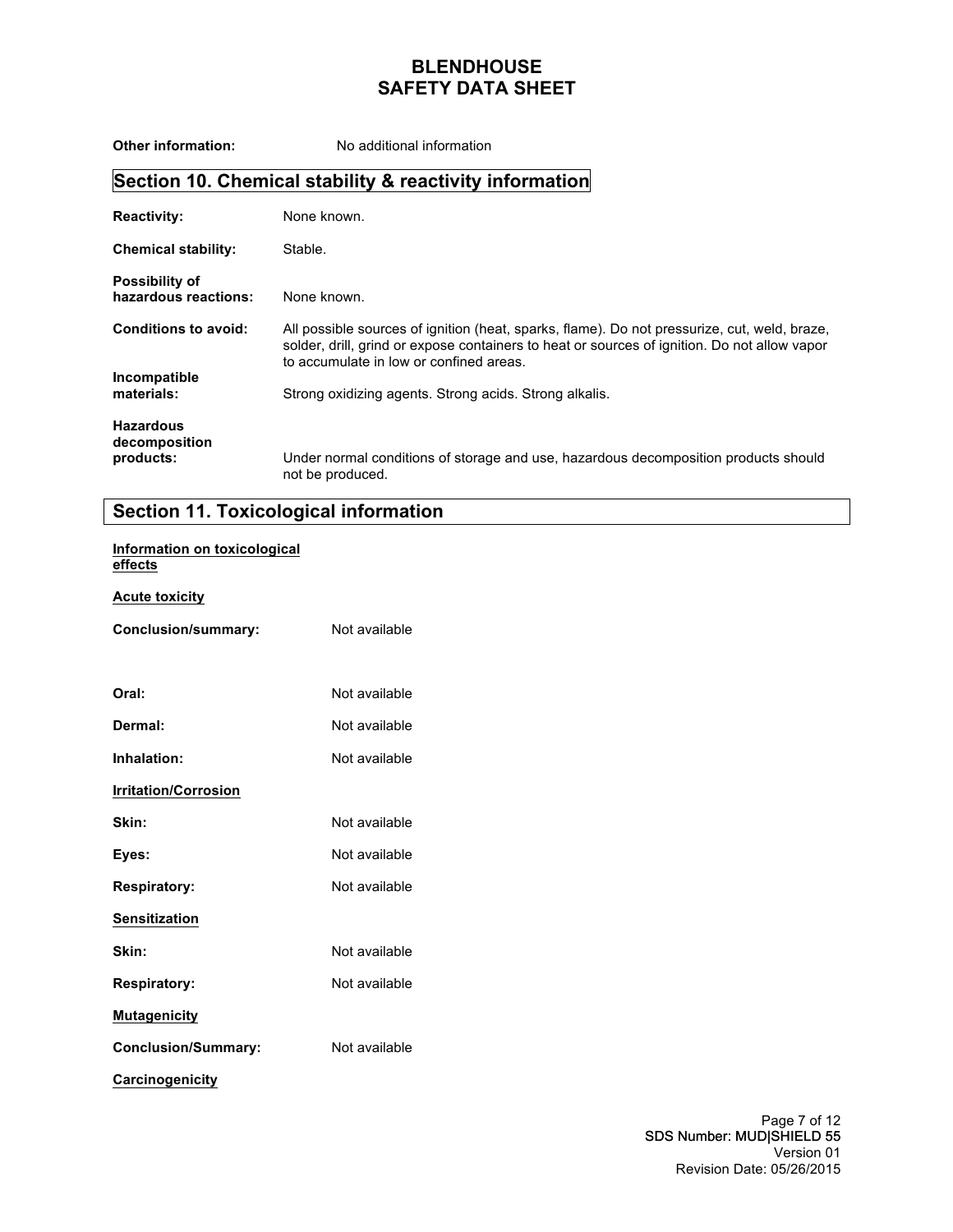**Conclusion/Summary:** Titanium dioxide: In lifetime inhalation studies rats were exposed for 2 years to respectively 10, 50 and 250 mg/m3 of respirable TiO2. Slight lung fibrosis was observed at 50 and 250 mg/m3 levels. Microscopic lung tumors were also observed in 13 percent of the rats exposed to 250 mg/m3, an exposure level that caused lung overloading and impairment of rat lungs clearance mechanisms. In further studies, these tumors were found to occur only under particle overload conditions in a uniquely sensitive species, the rat, and have little or no relevance for humans. The pulmonary inflammatory response to TiO2 particles exposure was also found to be much more severe in rats than in other rodent species. In February 2006, IARC has re-evaluated Titanium dioxide as pertaining to Group 2B: "possibly carcinogenic to humans", based upon inadequate evidence in humans and sufficient evidence in experimental animals for the carcinogenicity of titanium dioxide. IARC evaluation guidelines consider the generation of tumors, in 2 different studies within the same animal species, to be adequate criteria for an assessment of sufficient evidence.

> The conclusions of several epidemiology studies on more than 20000 TiO2 industry workers in Europe and the USA did not suggest a carcinogenic effect of TiO2 dust on the human lung. Mortality from other chronic diseases, including other respiratory diseases, was also not associated with exposure to TiO2 dust. Based upon all available study results, DuPont scientists conclude that titanium dioxide will not cause lung cancer or chronic respiratory diseases in humans at concentrations experienced in the workplace.

Carbon black:

ANIMAL TOXICITY:

Rat, oral, duration 2 years Effect: no tumors.

Mouse, oral, duration 2 years Effect: no tumors.

Rat, inhalation, duration 2 years Target organ: lungs. Effect: inflammation, fibrosis, tumors.

Note: Tumors in the rat lung are considered to be related to the "lung overload" rather than to a specific chemical effect of carbon black itself in the lung. These effects in rats have been reported in many studies on other poorly soluble inorganic particles and appear to be rat specific (ILSI, 2000). Tumors have not been observed in other species (i.e., mouse and hamster) for carbon black or other poorly soluble particles under similar circumstances and study conditions.

#### MORTALITY STUDIES (HUMAN DATA):

A study on carbon black production workers in the UK (Sorahan, 2001) found an increased risk of lung cancer in two of the five plants studied; however, the increase was not related to the dose of carbon black. Thus, the authors did not consider the increased risk in lung cancer to be due to carbon black exposure. A German study of carbon black workers at one plant (Morfeld, 2006; Buechte, 2006) found a similar increase in lung cancer risk but, like the Sorahan, 2001 (UK study), found no association with carbon black exposure. A large US study of 18 plants showed a reduction in lung cancer risk in carbon black production workers (Dell, 2006). Based upon these studies, the February 2006 Working Group at the International Agency for Research on Cancer (IARC) concluded that the human evidence for carcinogenicity was inadequate (IARC, 2010).

Since the IARC evaluation of carbon black, Sorahan and Harrington

Page 8 of 12 SDS Number: MUD|SHIELD 55 Version 01 Revision Date: 05/26/2015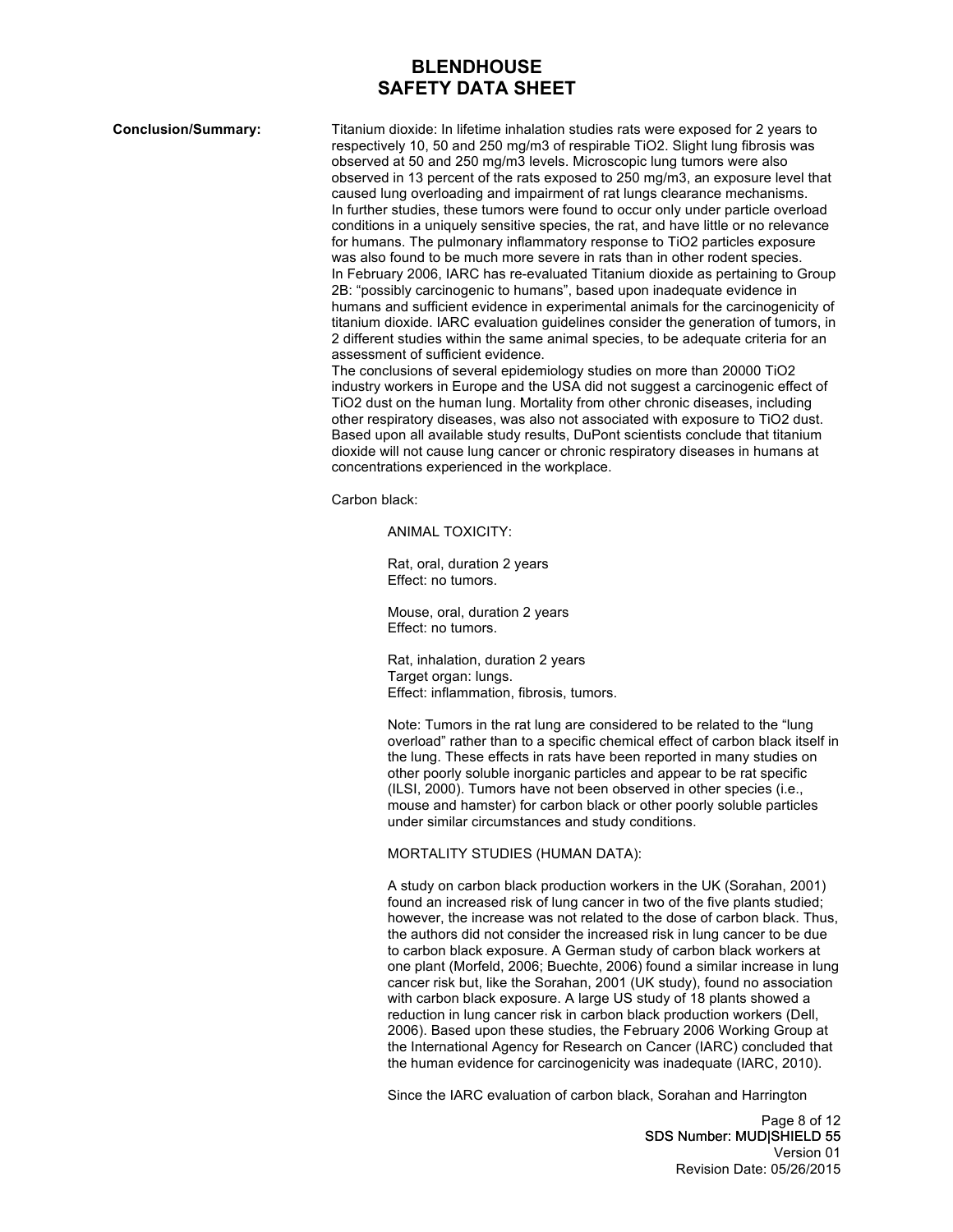(2007) have re-analyzed the UK study data using an alternative exposure hypothesis and found a positive association with carbon black exposure in two of the five plants. The same exposure hypothesis was applied by Morfeld and McCunney (2009) to the German cohort; in contrast, they found no association between carbon black exposure and lung cancer risk and, thus, no support for the alternative exposure hypothesis used by Sorahan and Harrington.

Over, as a result of these detailed investigations, no causative link between carbon black exposure and cancer risk in humans has been demonstrated.

IARC CANCER CLASSIFICATION:

In 2006 IARC re-affirmed its 1995 finding that there is "inadequate evidence" from human health studies to assess whether carbon black causes cancer in humans. IARC concluded that there is "sufficient evidence" in experimental animal studies for the carcinogenicity of carbon black. IARC's overall evaluation is that carbon black is "possibly carcinogenic to humans (Group 2B)". This conclusion was based on IARC's guidelines, which generally require such a classification if one species exhibits carcinogenicity in two or more animal studies (IARC, 2010).

Solvent extracts of carbon black were used in one study of rats in which skin tumors were found after dermal application and several studies of mice in which sarcomas were found following subcutaneous injection. IARC concluded that there was "sufficient evidence" that carbon black extracts can cause cancer in animals (Group 2B).

ACGIH CANCER CLASSIFICATION:

Confirmed Animal Carcinogen with Unknown Relevance to Humans (Category A3 Carcinogen).

| <b>Reproductive toxicity</b>                           | Not available                                                                                                 |
|--------------------------------------------------------|---------------------------------------------------------------------------------------------------------------|
| <b>Conclusion/Summary:</b>                             |                                                                                                               |
| Specific target organ toxicity<br>(single exposure):   | Not available                                                                                                 |
| Specific target organ toxicity<br>(repeated exposure): | Not available                                                                                                 |
| <b>Aspiration hazard:</b>                              | Not available                                                                                                 |
| exposure:                                              | Information on likely routes of Routes of entry anticipated: Oral, Dermal, Inhalation.                        |
| Potential acute health effects:                        |                                                                                                               |
| Eye contact:                                           | Causes eye irritation.                                                                                        |
| Inhalation:                                            | Harmful if inhaled. Can cause central nervous system (CNS) depression. May<br>cause drowsiness and dizziness. |
|                                                        | May cause an allergic skin reaction.                                                                          |
| <b>Skin contact:</b>                                   | Can cause central nervous system (CNS) depression. Irritating to mouth, throat                                |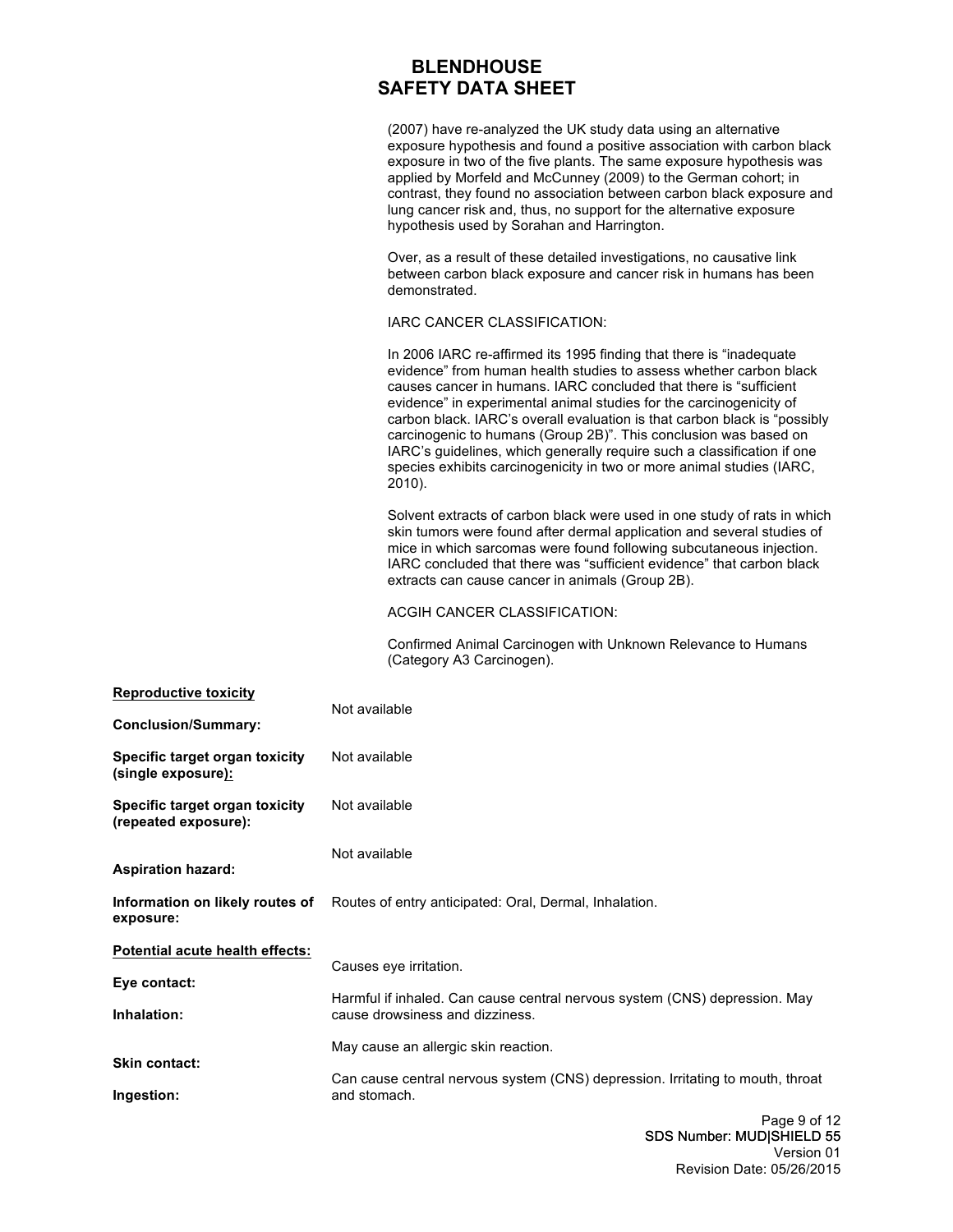#### **Symptoms related to the physical, chemical and toxicological characteristics Eye contact: Inhalation: Skin contact: Ingestion: Potential chronic health effects:** Adverse symptoms may include pain or irritation, watering, redness. Adverse symptoms may include nausea or vomiting, headache, drowsiness/fatigue, dizziness/vertigo, unconsciousness. Adverse symptoms may include irritation, redness. Adverse symptoms may include nausea or vomiting. Not available

### **Section 12. Ecological information**

## **Toxicity**

| 1.971915                      |                                               |               |
|-------------------------------|-----------------------------------------------|---------------|
| <b>Acute toxicity</b>         | Fish                                          |               |
|                               | Product:                                      | Not available |
|                               | <b>Specified substances:</b>                  | Not available |
|                               | <b>Aquatic invertebrates</b><br>Product:      | Not available |
| Chronic toxicity              | Fish<br>Product:                              | Not available |
|                               | <b>Aquatic invertebrates</b><br>Product:      | Not available |
|                               | <b>Toxicity to aquatic plants</b><br>Product: | Not available |
|                               | <b>Specified substances:</b>                  | Not available |
| Persistence and degradability |                                               |               |
|                               | <b>Biodegradation</b><br>Product:             | Not available |
|                               | <b>Specified substances:</b>                  |               |
|                               | <b>Biological Oxygen Demand</b>               | Not available |
|                               | Product:                                      | Not available |
|                               | <b>Specified substances:</b>                  | Not available |
|                               | <b>Chemical Oxygen Demand</b><br>Product:     | Not available |
|                               | <b>Specified substances:</b>                  | Not available |
|                               | <b>BOD/COD ratio:</b>                         | Not available |

Page 10 of 12 SDS Number: MUD|SHIELD 55 Version 01 Revision Date: 05/26/2015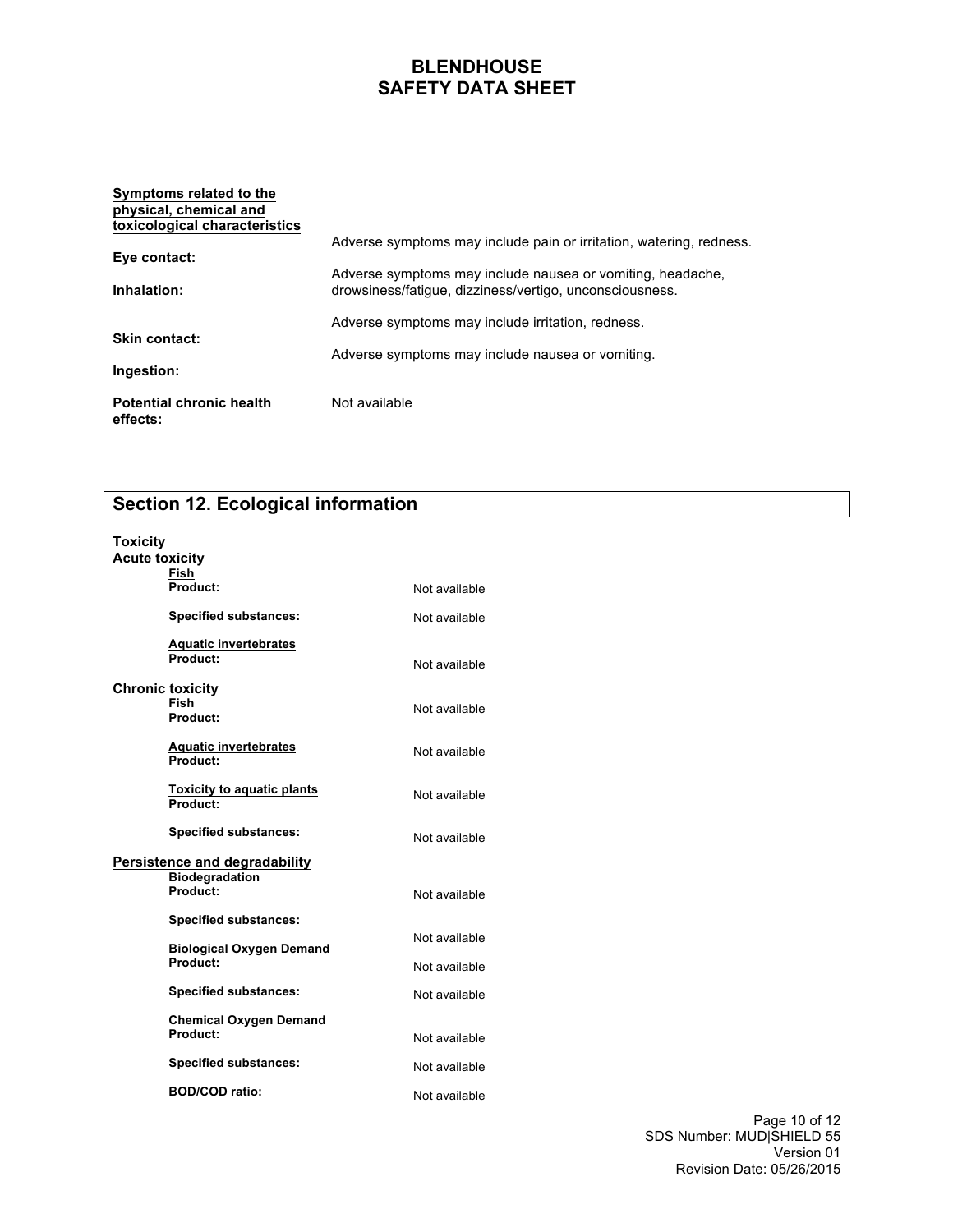| <b>Bioaccumulative potential:</b>          | Not available |
|--------------------------------------------|---------------|
| <b>Mobility in soil:</b>                   | Not available |
| <b>Results of PBT and vPvB assessment:</b> | Not available |
| Other adverse effects:                     | Not available |

### **Section 13. Disposal considerations**

**Disposal methods:** Dispose of waste in accordance with all local, state and federal regulations.

### **Section 14. Transport information**

#### **DOT**

**IATA**

| <b>Basic shipping requirements:</b><br>UN number<br>Proper shipping name<br><b>Hazard class</b> | UN1263<br>Paint<br>Flammable Liquid |
|-------------------------------------------------------------------------------------------------|-------------------------------------|
| Labels reguired                                                                                 | 3                                   |
| <b>Additional information:</b>                                                                  |                                     |
| <b>Packaging exceptions</b>                                                                     | 150                                 |
| Packaging non bulk                                                                              | 173                                 |
| Packaging bulk                                                                                  | 242                                 |
| <b>Basic shipping requirements:</b><br><b>UN Number</b>                                         | 1263                                |
| Proper shipping name                                                                            | Paint                               |
| <b>Hazard class</b>                                                                             | 3                                   |
| Packing group                                                                                   |                                     |

### **Section 15. Regulatory information**

#### **US federal regulations**

| <b>OSHA:</b>                                                         |                                                            | This product is hazardous according to OSHA 29 CFR<br>1910.1200                   |                             |      |
|----------------------------------------------------------------------|------------------------------------------------------------|-----------------------------------------------------------------------------------|-----------------------------|------|
| Substance:                                                           | SARA Title III Section 313 - Toxic Chemical: Listed        | Methanol                                                                          |                             |      |
| <b>SARA Title III Section 302 Extremely hazardous</b><br>substances: |                                                            | None                                                                              |                             |      |
|                                                                      | <b>SARA Title III Section 311/312 Hazard categories:</b>   | Immediate (acute) health hazard<br>Delayed (chronic) health hazard<br>Fire hazard |                             |      |
| <b>Inventory Status</b>                                              |                                                            |                                                                                   |                             |      |
| Country(s) or region                                                 | <b>Inventory name</b>                                      |                                                                                   | On inventory<br>$(yes/no)*$ |      |
| Australia                                                            | Australian Inventory of Chemical Substances (AICS)         |                                                                                   |                             | Yes  |
| Canada                                                               | Domestic Substances List (DSL)                             |                                                                                   |                             | Yes  |
| China                                                                | Inventory of Existing Chemical Substances in China (IECSC) |                                                                                   | Yes                         |      |
| Europe                                                               | (EINECS)                                                   | European Inventory of Existing Commercial Chemical Substances                     |                             | Yes. |
| Japan                                                                | Inventory of Existing and New Chemical Substances (ENCS)   |                                                                                   |                             | Yes  |
| Korea                                                                | Existing Chemicals List (ECL)                              |                                                                                   |                             | Yes  |
| Philippines                                                          |                                                            | Philippine Inventory of Chemicals and Chemical Substances (PICCS)                 |                             | Yes  |
| United States & Puerto                                               | Toxic Substances Control Act (TSCA) Inventory              |                                                                                   |                             | Yes  |

Page 11 of 12 SDS Number: MUD|SHIELD 55 Version 01 Revision Date: 05/26/2015